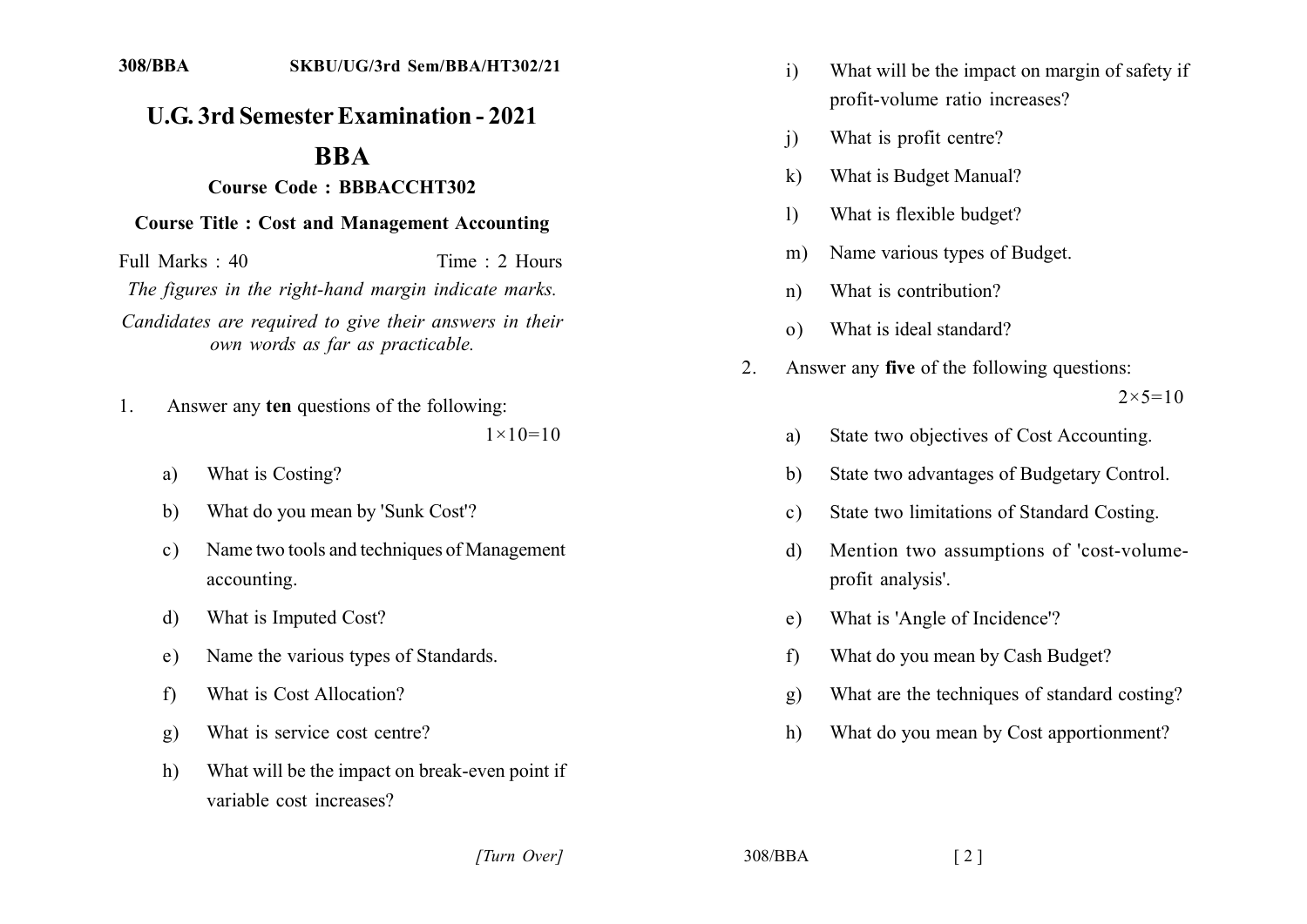- Answer any two of the following:  $5 \times 2 = 10$  $3<sub>1</sub>$ 
	- Distinguish between: a)
		- $i)$ Cost Unit and Cost Centre and
		- $ii)$ Direct Materials and Indirect Materials

 $b)$ In the following particulars prepare Cost sheet showing profit or loss for the Year ended  $31.12.2016$ :

|                                            |           | Opening   | Closing   |
|--------------------------------------------|-----------|-----------|-----------|
|                                            |           | stock(Rs) | stock(Rs) |
| Raw materials                              |           | 12550     | 10910     |
| Finished goods                             |           | 6600      | 7200      |
| Work in progress                           |           | 13660     | 14500     |
| Purchase of Raw Materials Rs.225500        |           |           |           |
| Productive Wages                           | Rs.112000 |           |           |
| Selling overhead                           | Rs.40000  |           |           |
| Sales                                      | Rs.592250 |           |           |
| <b>Factory Overhead</b>                    | Rs.87600  |           |           |
| Chargeable expenses                        | Rs.15200  |           |           |
| Office and Administration                  |           |           |           |
| Overhead                                   | Rs.34500  |           |           |
| Distinguish between Marginal Costing<br>c) |           |           |           |

and Absorption Costing.

- Answer any one of the following:  $10 \times 1 = 10$  $\overline{4}$ .
	- From the following particulars calculate (i) a) Material cost variance, (ii) Material usage variance, and (iii) Material price variance:

| Quantity of material purchased         | 3000 units |
|----------------------------------------|------------|
| Value of Material purchased            | Rs.9000    |
| Standard quantity of material          |            |
| required per tonne of finished product | 25 units   |

| Standard rate of material             | Rs.2 per unit |
|---------------------------------------|---------------|
| Opening stock of material             | nil           |
| Closing stock of material             | 500 units     |
| Finished production during the period | 80 tons       |

 $4+3+3$ 

- Assuming that the cost structure and selling  $b)$ prices remain the same in periods I and II, find out:
	- Profit Volume Ratio;  $\mathbf{i}$
	- Break Even Point for Sales;  $ii)$
	- Profit when sales are of Rs.1,00,000  $\overline{\text{iii}}$
	- Sales required to earn a profit of  $iv)$  $Rs.20,000;$

308/BBA

 $308/BBA$